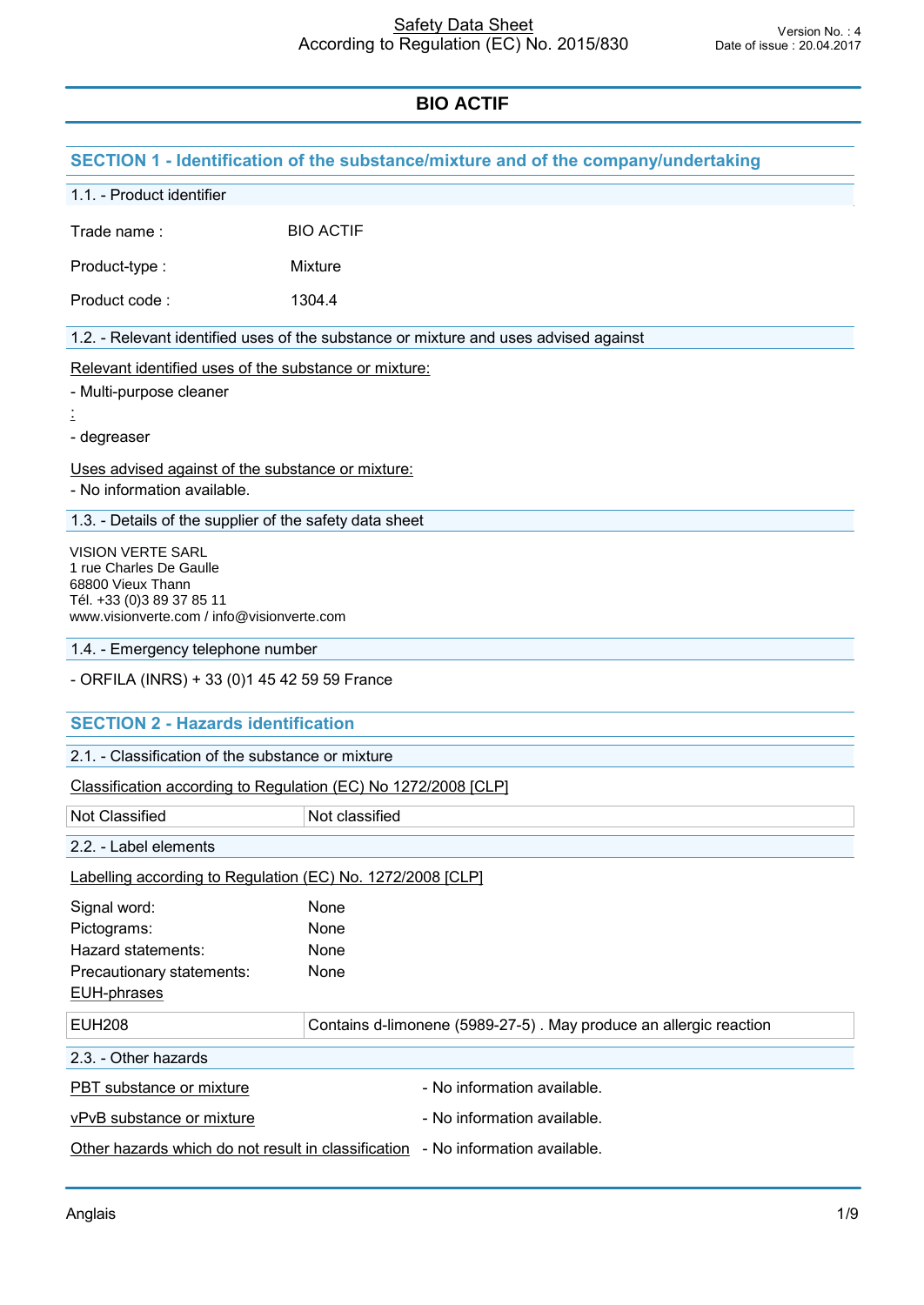# **SECTION 3 - Composition/information on ingredients**

### 3.1. - Substances

### Not applicable

### 3.2. - Mixtures

| Chemical name                                               | No.                                                                | %           | Class                                                                                                                                          | Spec. concentrations                                                     |
|-------------------------------------------------------------|--------------------------------------------------------------------|-------------|------------------------------------------------------------------------------------------------------------------------------------------------|--------------------------------------------------------------------------|
| D-Glucopyranose, oligomeric,<br>C10-16-alkyl glycosides     | CAS No.: 110615-47-9<br>Index No.:<br>$EC$ No. :                   | $> 1 - 5.5$ | Eye Dam. 1 - H318<br>Skin Irrit. 2 - H315                                                                                                      | Eye Dam. 1 - H318 :<br>10 > % < 100                                      |
| Sulfuric acid,<br>mono-C12-16-alkyl esters,<br>sodium salts | CAS No.: 73296-89-6<br>Index No.:<br>EC No.: 277-362-3             | $>1 - 2.5$  | Aquatic Chronic 3 - H412<br>Eye Dam. 1 - H318<br>Skin Irrit. 2 - H315                                                                          | Eye Dam. 1 - H318 :<br>$20>=\%<=100$<br>Eye Irrit. 2 - H319 : 10>%<20    |
| Alcohols, C12-14.<br>ethoxylated, sulfates, sodium<br>salts | CAS No.: 68891-38-3<br>Index No.:<br>EC No.: 500-234-8             | $>1 - 2.5$  | Aquatic Chronic 3 - H412<br>Eye Dam. 1 - H318<br>Skin Irrit. 2 - H315                                                                          | Eye Irrit. 2 - H319 : 5>=%<10<br>Eye Dam. 1 - H318 :<br>$10$ > = % < 100 |
| d-limonene                                                  | CAS No.: 5989-27-5<br>Index No.: 601-029-00-7<br>EC No.: 227-813-5 | < 1         | Aquatic Acute 1 - H400<br>Aquatic Chronic 1 - H410<br>Asp. Tox. 1 - H304<br>Flam. Lig. 3 - H226<br>Skin Irrit. 2 - H315<br>Skin Sens. 1 - H317 |                                                                          |

### **SECTION 4 - First aid measures**

| 4.1. - Description of first aid measures                                          |                                                                                                                                                                                                         |
|-----------------------------------------------------------------------------------|---------------------------------------------------------------------------------------------------------------------------------------------------------------------------------------------------------|
| Measures in case of inhalation                                                    | - Provide fresh air.<br>- Allow the victim to rest                                                                                                                                                      |
| Measures in case of contact with skin                                             | - Remove contaminated clothing. Rinse skin with water /<br>shower. Wash with plenty of soap and water. Wash<br>contaminated clothing before reuse. If skin irritation occurs:<br>Get medical attention. |
| Measures in case of contact with eyes                                             | - Rinse cautiously with water for several minutes. Remove<br>contact lenses, if present and easy to do. Continue rinsing. If<br>eye irritation persists: Get medical advice/attention.                  |
| Measures in case of ingestion                                                     | - Rinse mouth thoroughly with water.<br>- Do NOT induce vomiting.<br>- Seek medical advice immediately.<br>- Never give anything by mouth to an unconscious person or a<br>person with cramps.          |
| 4.2. - Most important symptoms and effects, both acute and delayed                |                                                                                                                                                                                                         |
| Symptoms and effects after inhalation                                             | - No information available.                                                                                                                                                                             |
| Symptoms and effects after contact with skin                                      | - No information available.                                                                                                                                                                             |
| Symptoms and effects after contact with eyes                                      | - No information available.                                                                                                                                                                             |
| Symptoms and effects after ingestion                                              | - No information available.                                                                                                                                                                             |
| 4.3. - Indication of any immediate medical attention and special treatment needed |                                                                                                                                                                                                         |
| - No information available.                                                       |                                                                                                                                                                                                         |

**SECTION 5 - Firefighting measures**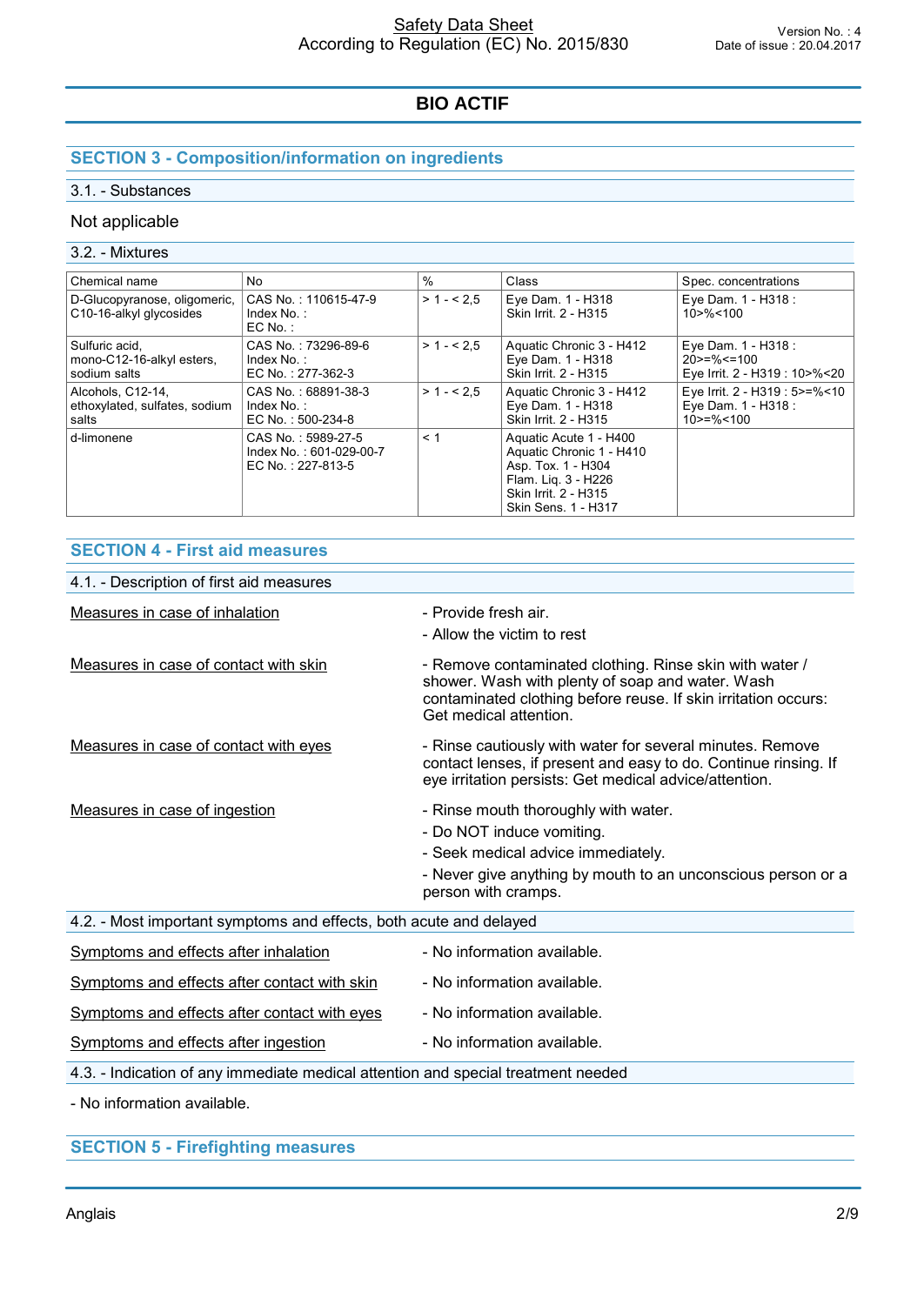| 5.1. - Extinguishing media                                                |                                                                                                                      |
|---------------------------------------------------------------------------|----------------------------------------------------------------------------------------------------------------------|
| Suitable extinguishing media                                              | - ABC-powder                                                                                                         |
|                                                                           | - Carbon dioxide (CO2)                                                                                               |
|                                                                           | - Foam                                                                                                               |
|                                                                           | - Extinguishing powder                                                                                               |
| Unsuitable extinguishing media                                            | - High power water jet                                                                                               |
| 5.2. - Special hazards arising from the substance or mixture              |                                                                                                                      |
| Special hazards                                                           | - No information available.                                                                                          |
| 5.3. - Advice for firefighters                                            |                                                                                                                      |
| - Non-flammable.                                                          |                                                                                                                      |
| any chemical fire. Prevent fire-fighting water from entering environment. | - Firefighting instructions : Use water spray or fog for cooling exposed containers. Exercise caution when fighting  |
| protection.                                                               | - Protection during firefighting : Do not enter fire area without proper protective equipment, including respiratory |

| <b>SECTION 6 - Accidental release measures</b>                                   |                                                                                               |
|----------------------------------------------------------------------------------|-----------------------------------------------------------------------------------------------|
| 6.1. - Personal precautions, protective equipment and emergency procedures       |                                                                                               |
| For non-emergency personnel                                                      | - Evacuate unnecessary personnel.                                                             |
| For emergency responders                                                         | - Provide adequate ventilation.<br>- Wear personal protection equipment (refer to section 8). |
| 6.2. - Environmental precautions                                                 |                                                                                               |
| - Prevent entry to sewers and public waters. Avoid release into the environment. |                                                                                               |
| 6.3. - Methods and material for containment and cleaning up                      |                                                                                               |

| Appropriate containment techniques | - No information available.                                                                                                                                               |  |
|------------------------------------|---------------------------------------------------------------------------------------------------------------------------------------------------------------------------|--|
| Appropriate clean-up procedures    | - Absorb with liquid-binding material (e.g. sand, diatomaceous<br>earth, acid- or universal binding agents).<br>- Collect spillage.<br>- Store away from other materials. |  |
| Inappropriate techniques           | - No information available.                                                                                                                                               |  |
| 6.4. - Reference to other sections |                                                                                                                                                                           |  |

- Disposal: see section 13

- Personal protection equipment: see section 8

| <b>SECTION 7 - Handling and storage</b> |                                                                                                                                                                                                                                        |
|-----------------------------------------|----------------------------------------------------------------------------------------------------------------------------------------------------------------------------------------------------------------------------------------|
| 7.1. - Precautions for safe handling    |                                                                                                                                                                                                                                        |
| Recommendations                         | - Wash hands and other exposed areas with mild soap and<br>water before eating, drinking or smoking and when leaving<br>work. Provide good ventilation in process area to prevent<br>formation of vapour. No naked lights. No smoking. |
| Advice on general occupational hygiene  | - Wash contaminated clothing prior to re-use.                                                                                                                                                                                          |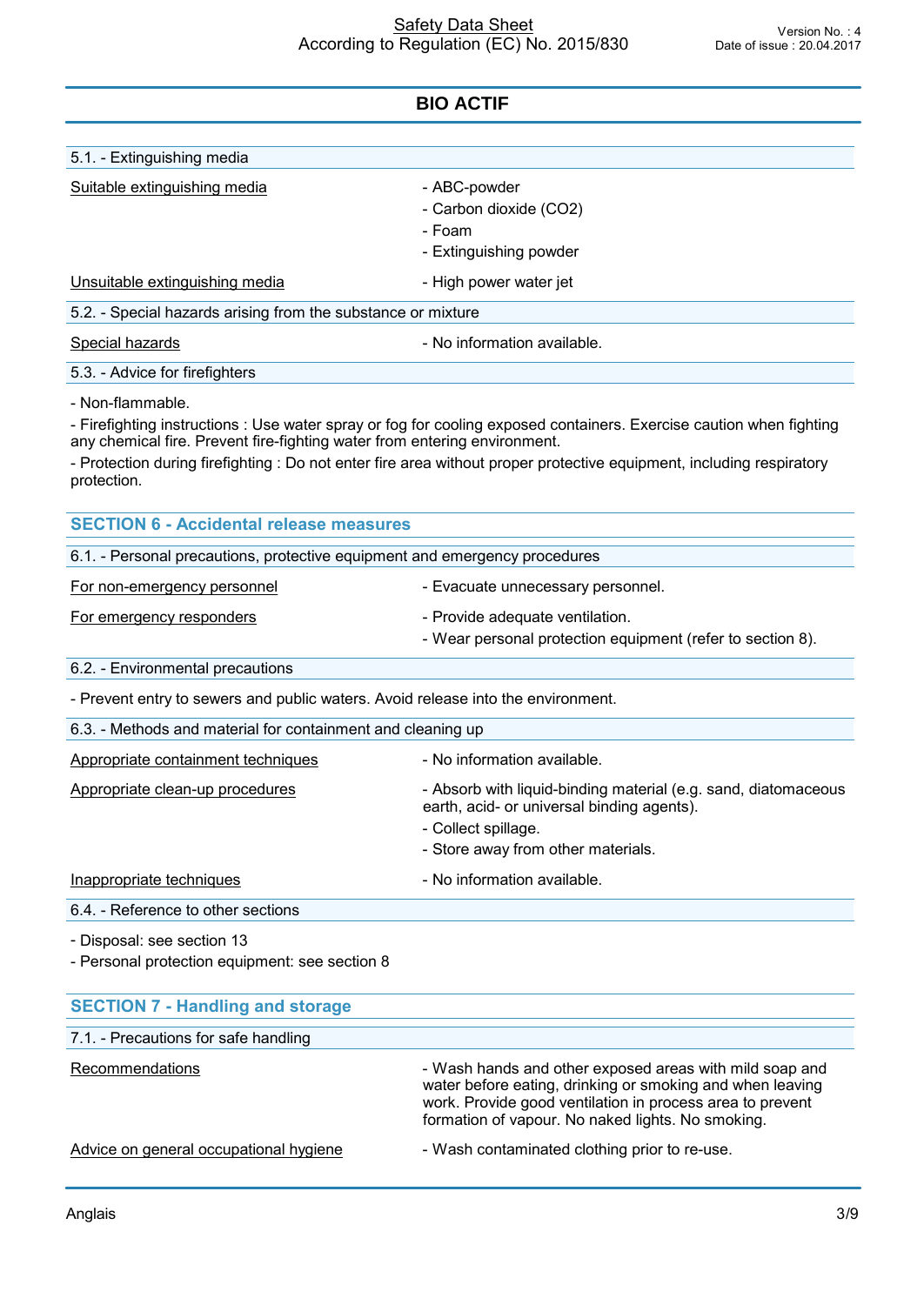- Used working clothes should not be worn outside the work area.

- Wash hands before breaks and after work.

7.2. - Conditions for safe storage, including any incompatibilities

- Product expiry after one year from the lot number on the package.

- Keep/Store only in original container.
- Do not mix with other cleaning products.
- Maintain in a temperate room
- Protect against: Frost
- Protect against: UV-radiation/sunlight

7.3. - Specific end use(s)

- No information available.

### **SECTION 8 - Exposure controls/personal protection**

8.1. - Control parameters

8.2. - Exposure controls

Appropriate engineering controls **Auditor** - No information available.

Individual protection measures, such as personal

Individual protection measures, such as personal exposure.<br>  $\blacksquare$  Personal protective equipment : Avoid all unnecessary<br>
exposure. exposure.

> - Skin and body protection : None under normal conditions of use.

- Hand protection : No personal protective equipment is required. In case of intensive use, observe safety measures and hygiene standard for the use of chemicals.

- Respiratory protection : None under normal conditions of use. Dust mask if necessary.

- Eye protection : Goggles recommended during refilling.

- Other information : Do not eat, drink or smoke during use.

### **SECTION 9 - Physical and chemical properties**

# 9.1. - Information on basic physical and chemical properties

| Physical state   | Liquid            |
|------------------|-------------------|
| Appearance       | limpide           |
| Color            | colourless        |
| Odor             | characteristic    |
| Odour threshold  | No data available |
| pH               | $9,5 + (-0.5)$    |
| Melting point    | No data available |
| Freezing point   | No data available |
| Boiling point    | No data available |
| Flash point      | No data available |
| Evaporation rate | No data available |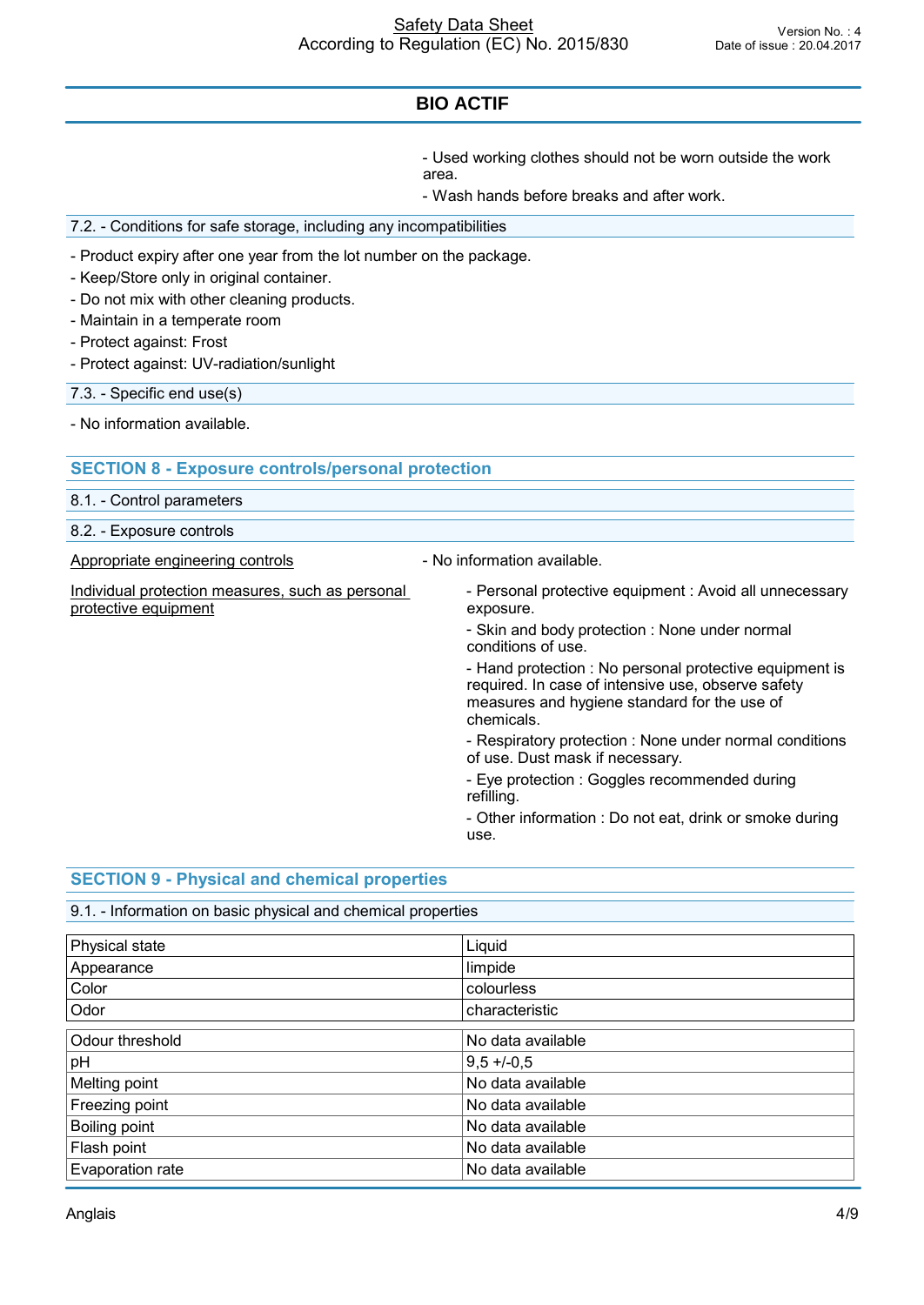| flammability                                     | No data available                              |
|--------------------------------------------------|------------------------------------------------|
| Lower explosion limit                            | No data available                              |
| Upper explosion limit                            | No data available                              |
| Vapour pressure                                  | No data available                              |
| Vapour density                                   | No data available                              |
| Relative density                                 | No data available                              |
| Density                                          | 1,002 g/cm3 +/-0,010                           |
| Solubility (Water)                               | No data available                              |
| Solubility (Ethanol)                             | No data available                              |
| Solubility (Acetone)                             | No data available                              |
| Solubility (Organic solvents)                    | No data available                              |
| Log KOC - Partition coefficient: n-octanol/water | No data available                              |
| Auto-ignition temperature                        | No data available                              |
| Decomposition temperature                        | No data available                              |
| Kinematic viscosity                              | No data available                              |
| Dynamic viscosity                                | < 20 mPa.s (Brookflied LVT Spindle LV2) (25°C) |

| VOC content             | -<br>$\%$<br>ິບ.ບ   |
|-------------------------|---------------------|
| Minimum ignition energy | l No data available |
| Conductivity            | l No data available |

### **SECTION 10 - Stability and reactivity**

10.1. - Reactivity

- No information available.

10.2. - Chemical stability

- No information available.

10.3. - Possibility of hazardous reactions

- No dangerous reaction known.

10.4. - Conditions to avoid

- Direct sunlight and frost.

#### 10.5. - Incompatible materials

- No information available.

10.6. - Hazardous decomposition products

- Does not decompose when used for intended uses.

### **SECTION 11 - Toxicological information**

#### 11.1. - Information on toxicological effects

Acute toxicity **Acute is a set of the Acute toxicity - Not classified** 

| <br>๋ ገ50 ៶<br>(rat<br>available<br>⊡N∩.<br>ora.<br>data |  |
|----------------------------------------------------------|--|
| available<br>(rat<br>dermal<br>35()<br>No data<br>. .    |  |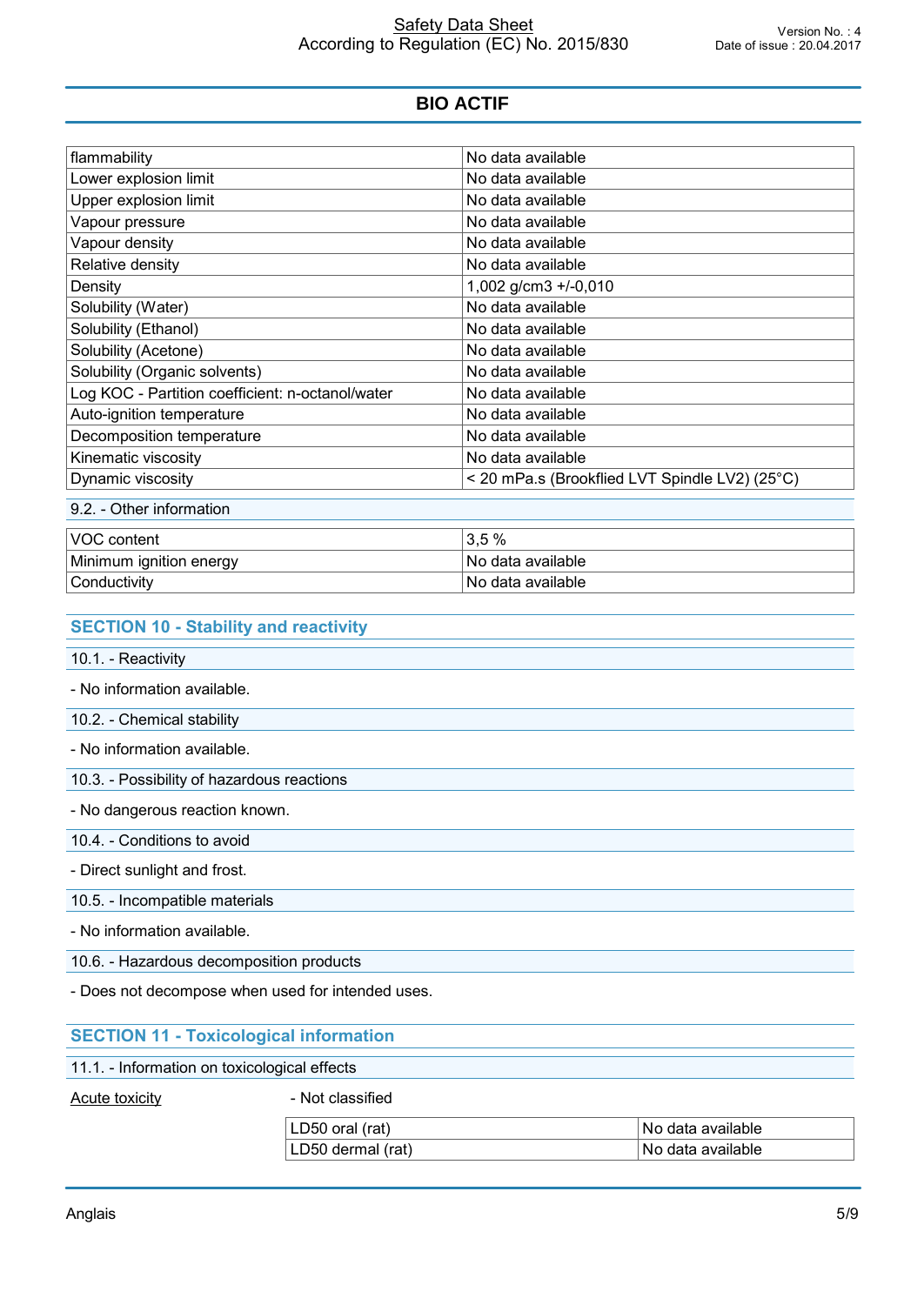|                                                                        | LD50 dermal (rabbit)                                                | No data available |
|------------------------------------------------------------------------|---------------------------------------------------------------------|-------------------|
|                                                                        | LC50 inhalation (rat)                                               | No data available |
|                                                                        | LC50 inhalation dusts and mists (rat)                               | No data available |
|                                                                        | LC50 inhalation vapours (rat)                                       | No data available |
|                                                                        | - Based on available data, the classification criteria are not met. |                   |
| Skin corrosion/irritation                                              | - Not classified                                                    |                   |
| Serious eye damage/irritation                                          | - Not classified                                                    |                   |
| Respiratory or skin<br>sensitisation                                   | - Not classified                                                    |                   |
| Germ cell mutagenicity                                                 | - Not classified                                                    |                   |
| Carcinogenicity                                                        | - Not classified                                                    |                   |
| Reproductive toxicity                                                  | - Not classified                                                    |                   |
| Specific target organ toxicity -<br>Single exposure                    | - Not classified                                                    |                   |
| Specific target organ toxicity - - Not classified<br>Repeated exposure |                                                                     |                   |
| <b>Aspiration hazard</b>                                               | - Not classified                                                    |                   |

### **SECTION 12 - Ecological information**

12.1. - Toxicity

| No data available |  |
|-------------------|--|
| No data available |  |
| No data available |  |
| No data available |  |
| No data available |  |
| No data available |  |
| No data available |  |
| No data available |  |
|                   |  |

- The substance/mixture does not fullfill the criteria of the acute aquatic toxicity according to Regulation (EC) No 1272/2008 [CLP], Annex I.

### 12.2. - Persistence and degradability

| Biochemical oxygen demand (BOD) | ∣No data available l  |
|---------------------------------|-----------------------|
| Chemical oyxgen demand (COD)    | ∣No data available l  |
| % of biodegradation in 28 days  | l No data available l |

- No information available.

| <b>Ric</b><br>able<br>N<br>►<br>. m<br>. U V . | botential<br>$-1$ |  |
|------------------------------------------------|-------------------|--|
|                                                |                   |  |

Log KOC - Partition coefficient: n-octanol/water No data available

- No indication of bioaccumulation potential.

12.4. - Mobility in soil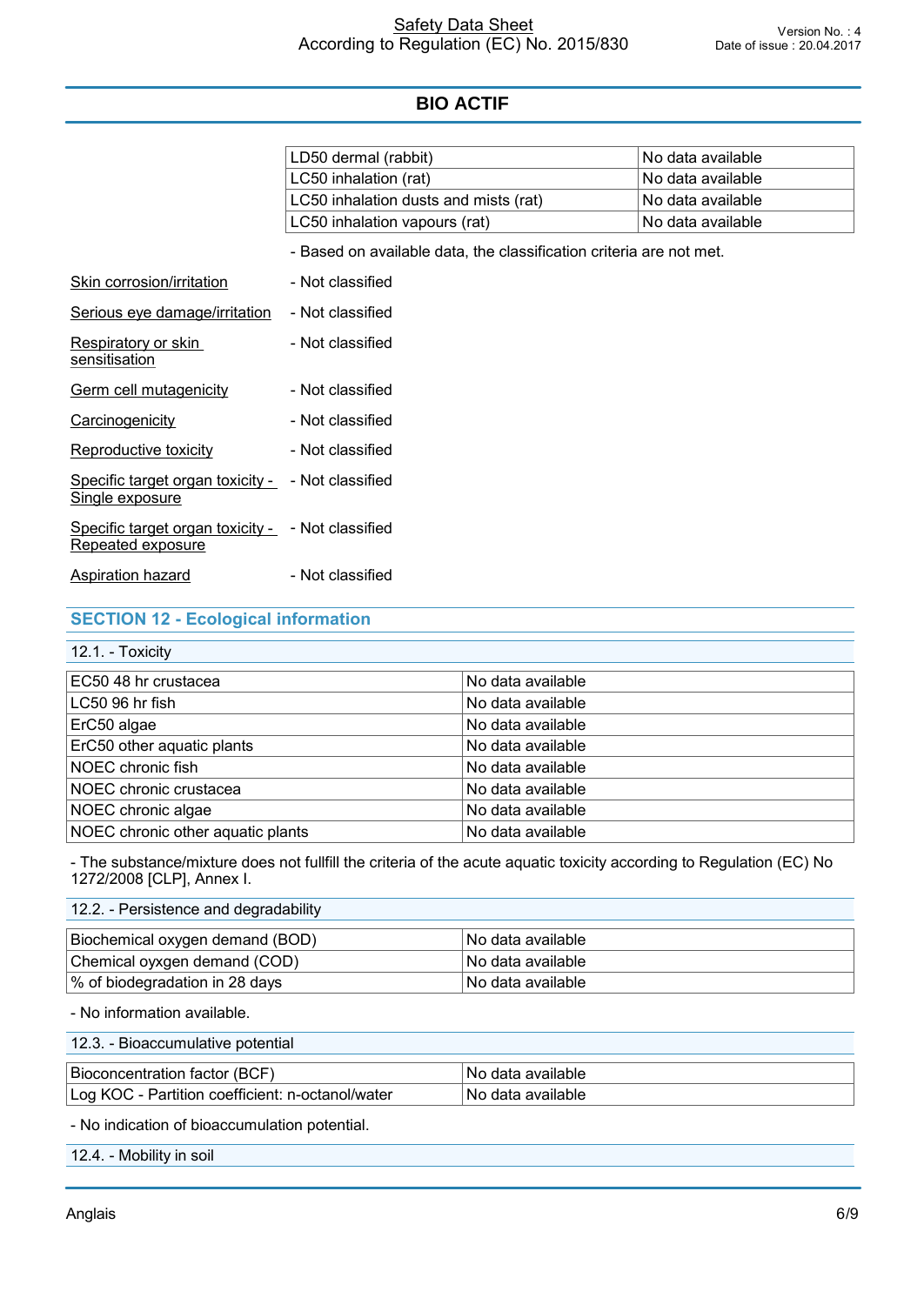| - No information available.                                                                        |                                                                            |
|----------------------------------------------------------------------------------------------------|----------------------------------------------------------------------------|
| 12.5. - Results of PBT and vPvB assessment                                                         |                                                                            |
| - No information available.                                                                        |                                                                            |
| - No information available.                                                                        |                                                                            |
| 12.6. - Other adverse effects                                                                      |                                                                            |
| - No information available.                                                                        |                                                                            |
| <b>SECTION 13 - Disposal considerations</b>                                                        |                                                                            |
| 13.1. - Waste treatment methods                                                                    |                                                                            |
| Appropriate methods of waste treatment                                                             | - Dispose of waste according to applicable legislation.                    |
|                                                                                                    | - Handle contaminated packages in the same way as the<br>substance itself. |
|                                                                                                    | - Do not allow uncontrolled discharge of product into the<br>environment.  |
| Sewage disposal                                                                                    | - No information available.                                                |
| Special precautions for waste treatment                                                            | - No information available.                                                |
| Community or national or regional provisions                                                       | - No information available.                                                |
| <b>SECTION 14 - Transport information</b>                                                          |                                                                            |
| 14.1. - UN number                                                                                  |                                                                            |
| Not applicable                                                                                     |                                                                            |
| 14.2. - UN proper shipping name                                                                    |                                                                            |
| Not applicable                                                                                     |                                                                            |
| 14.3. - Transport hazard class(es)                                                                 |                                                                            |
| Not applicable                                                                                     |                                                                            |
| 14.4. - Packing group                                                                              |                                                                            |
| Not applicable                                                                                     |                                                                            |
| 14.5. - Environmental hazards                                                                      |                                                                            |
| Not applicable                                                                                     |                                                                            |
| <b>Environmental hazards</b><br>Marine pollutant                                                   |                                                                            |
| 14.6. - Special precautions for user                                                               |                                                                            |
| Not applicable                                                                                     |                                                                            |
| 14.7. - Transport in bulk according to Annex II of MARPOL 73/78 and the IBC Code<br>Not applicable |                                                                            |

# **SECTION 15 - Regulatory information**

15.1. - Safety, health and environmental regulations/legislation specific for the substance or mixture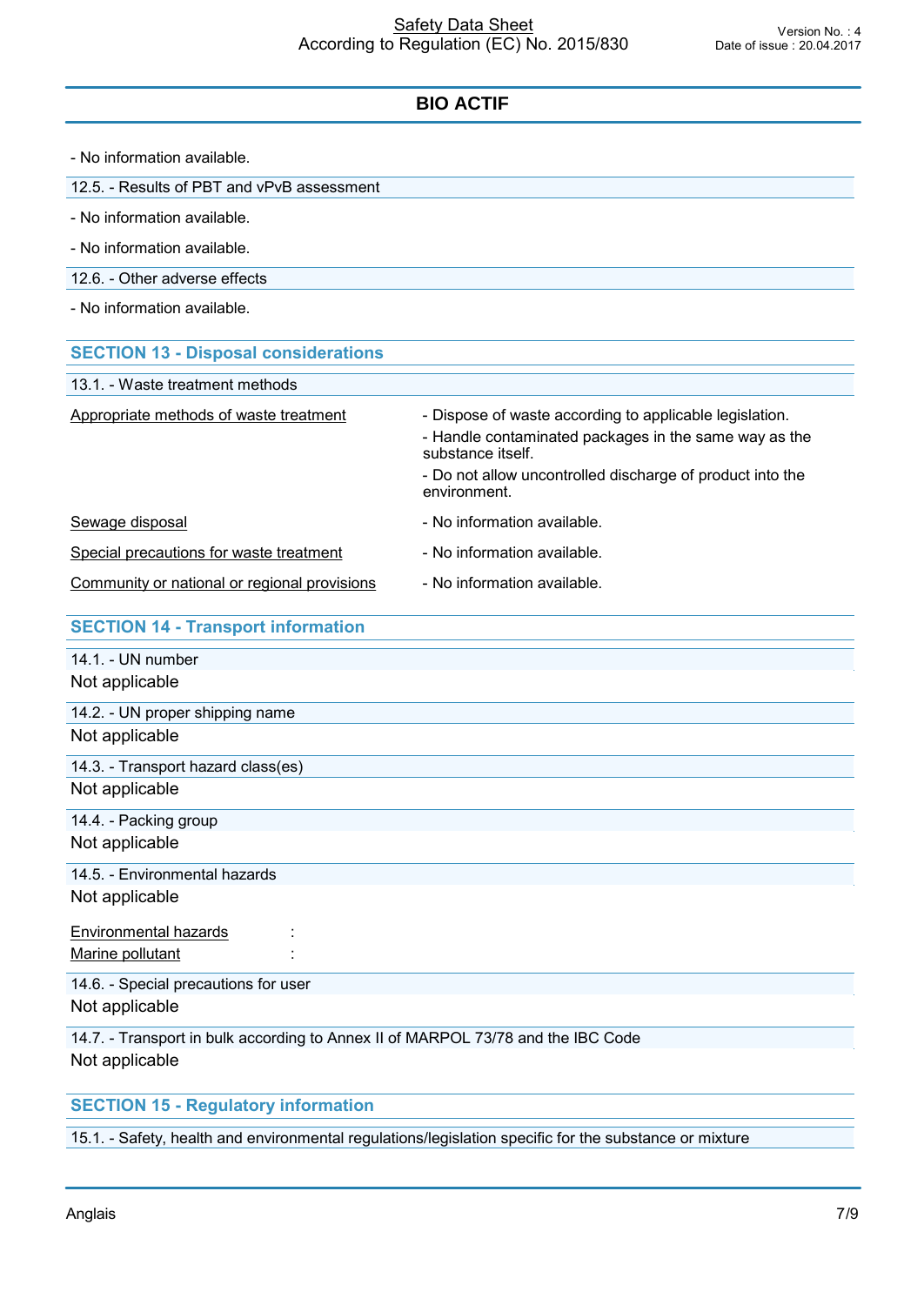| Components in the list of<br>Reach candidates | None        |
|-----------------------------------------------|-------------|
| Components in Annex XIV                       | None        |
| Components in Annex XVII                      | <b>None</b> |

VOC content 3,5 %

- Labelling of detergents EC 648/2004 and 907/2006 sold to the general public:

- Anionic surfactants: less than 5%

- Non-ionic surfactants: less than 5%

- Perfume : Linalool. Contains limonene can produced an allergic reaction.

15.2. - Chemical safety assessment

Chemical safety assessment carried - No information available.<br>out for the product

### **SECTION 16 - Other information**

#### SDS versions:

| Version No.                   | Date of issue | Description of the amendments                                                                                                                                                                                                                                                                                                                                                                                                                                                                                                                                                                                                                                                                                                                                                                                                                                                                                                                                                                                                                                                            |
|-------------------------------|---------------|------------------------------------------------------------------------------------------------------------------------------------------------------------------------------------------------------------------------------------------------------------------------------------------------------------------------------------------------------------------------------------------------------------------------------------------------------------------------------------------------------------------------------------------------------------------------------------------------------------------------------------------------------------------------------------------------------------------------------------------------------------------------------------------------------------------------------------------------------------------------------------------------------------------------------------------------------------------------------------------------------------------------------------------------------------------------------------------|
| 4                             | 20/04/2017    |                                                                                                                                                                                                                                                                                                                                                                                                                                                                                                                                                                                                                                                                                                                                                                                                                                                                                                                                                                                                                                                                                          |
| Abbreviations and<br>acronyms |               | - ADN: Accord européen relatif au transport international des marchandises<br>Dangereuses par voie de Navigation intérieure<br>- ADR: Accord européen sur le transport des marchandises dangereuses par Route<br>- CAS: Chemical Abstracts Service (division of the American Chemical Society)<br>- CLP: Classification, Labelling and Packaging<br>- COV / VOC: Composé Organique Volatile / Volatil Organic Compound<br>- EC50: half maximal effective concentration<br>- ErC50: EC50 in terms of reduction of growth rate.<br>- GHS: Globally Harmonised System of Classification and Labelling of Chemicals<br>- IATA: International Air Transport Association<br>- IBC : Industrial Bulk Container<br>- IMDG: International Maritime Code for Dangerous Goods<br>- LC50: Lethal concentration, 50 percent<br>- LD50: Lethal dose, 50 percent<br>- NOEC: No Observed Effect Concentration<br>- PBT: Persistent, Bioaccumulative and Toxic<br>- RID: Regulations concerning the International carriage of Dangerous goods by rail<br>- vPvB: very Persistent and very Bioaccumulative |
| Sources for data              |               | - Regulation EC N° 648/2004 of detergents.<br>- REGULATION (EC) No 1272/2008 OF THE EUROPEAN PARLIAMENT AND OF<br>THE COUNCIL of 16 December 2008 on classification, labelling and packaging of<br>substances and mixtures, amending and repealing Directives 67/548/EEC and<br>1999/45/EC, and amending Regulation (EC) No 1907/2006.<br>- According to the Directive 2000/54/EC on the protection of workers against risks<br>related to exposure to biological agents at work. The microorganisms used for the<br>manufacture of this product are the Group 1 classification of micro-organisms<br>according to EU Directive 2000/54/EC (micro-organisms that have never been<br>described as the causative agent of infectious diseases in the man and pose no<br>danger to the environment.                                                                                                                                                                                                                                                                                         |